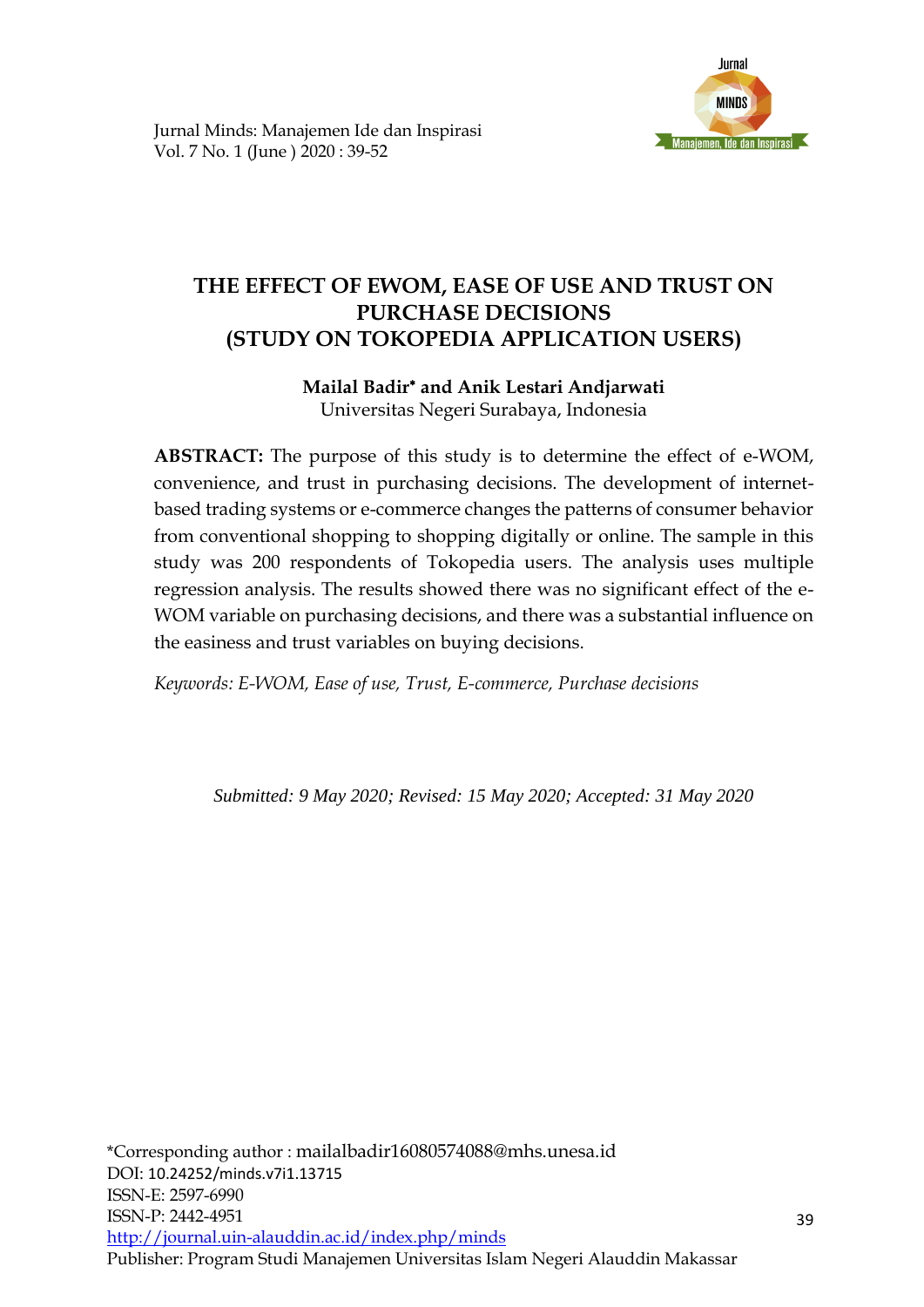# **INTRODUCTION**

The development of internet-based trading systems or e-commerce is changing the pattern of consumers from everyday purchases by visiting physical stores to digital or online shopping. The percentage of e-commerce industry has increased by 17% in the last ten years, with the total number of e-commerce businesses reaching 26.2 million units, and continuing (idea.or.id). The list of ecommerce players from the official site of Idea (Indonesian E-commerce Association) categorizes 47 e-commerce marketplace and inventories. From the list of top 10, e-commerce players in Indonesia are local e-commerces. Based on iprice.co.id data, Tokopedia as local e-commerce became the most visited ecommerce in 2018-2019. Based on the results of research conducted by topbrandaward.com in 2019, Tokopedia came in third place, defeated by Lazada and Shopee. This study aims to investigate Tokopedia users' purchase decisions related to several behavioral predictors.

The phenomenon in society today shows technological developments affect consumers to communicate. Word of mouth (WOM) accelerated by the use of the internet is referred to as electronic word of mouth (eWOM). The occurrence of eWOM is inseparable from the consumer experience of goods or services that have been consumed. According to (Hennig-Thurau et al., 2004), eWOM is a statement made by actual, potential or previous consumers about a product or company where this information is available to people or institutions via the internet. Zhang et al. (2010) state that when exchanging information through e-WOM, consumers proceed with the evaluation of the product. Positive e-WOM can persuade potential customers and influence consumers' perceptions of product reviews or products recommended by other customers. According to the results of the study (Priansa, 2016) and (Sari et al., 2017) suggested that e-WOM affects purchasing decisions while (Wijaya & Paramita, 2014) e-WOM does not significantly influence decisions purchase.

Ease of use is a term that represents the extent to which an innovation is considered not challenging to understand, learn, or operate (Haryanto, 2015). Davis (1989) defines ease of use as the level at which someone believes that technology can be easily used. The indirect influence on purchasing decisions through the perception of ease because the more comfortable the technology is used, the more useful it is. Some researches reveal that ease has a significant positive effect on purchasing decisions (Ardyanto et al., 2015; Kore et al., 2018; Pratama et al., 2019; Suhardi & Taufik, 2018).

Due to the inherent nature of Internet shopping, consumers will always experience some level of risk. In essence, they make bets about the uncertainty of the future and the free actions of others (e.g., potentially trustworthy Web vendors, hackers, and unknown new technologies). In these uncertain situations, when consumers have to act, trust comes into play as a solution for the specific problems of risk (Kim et al., 2008). When someone shopping online, the main thing that becomes a consideration of a buyer is whether they believe in the website and sellers. Several research results reveal that trust has a significant positive effect on consumer purchasing decisions (Chin et al., 2009; Wang, Chen, & Jiang 2009; Kore et al., 2018; Sfenrianto et al., 2018).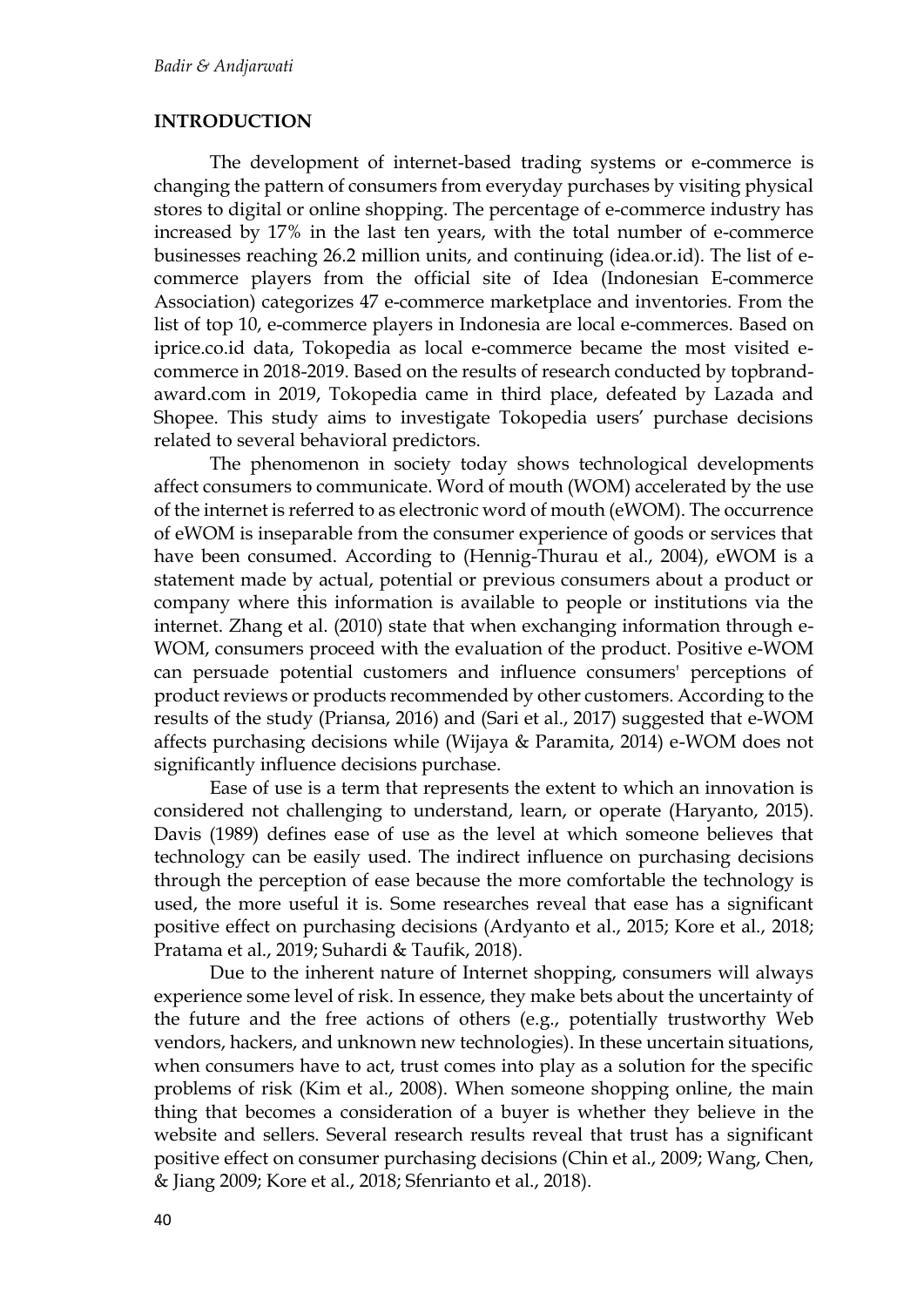This study uses not only the eWOM but also the ease of use and trust in purchasing decisions. This research tested all predictors to buying decisions in one go. Uniquely, we found a non-significant effect of eWOM to purchase decisions. This finding contributed to the pool of studies that find otherwise. Expected research results can be (1) a reference for the development of knowledge in the field of marketing management related to online purchasing decisions, (2) the next research reference about the influence of e-WOM, convenience, and confidence in online purchasing decisions.

#### **THEORETICAL REVIEW**

#### *Purchase Decision*

According to (Suhari, 2008), the decision to buy online is a process of a consumer in using internet media separately to purchase a product or service that begins with the emergence of consumer awareness of information or product that can be obtained from the internet. (Devaraj et al., 2003) stated that the purchase decision is a purchasing procedure carried out by consumers with the application procedure of electronic media because it has a larger utility-scale. There are five stages of the decision-making process according to (Turban et., al., 2015: 408), namely: (1) Problem recognition occurs when a consumer is faced with a gap between the current state and the desired state. (2) Information Search. After recognizing their needs, consumers will look for information about how to fulfill those needs. Consumers seek information through several sources. (3) Evaluation of alternatives, consumers evaluate all information obtained. Information is needed to rank the criteria for making a final choice. (4) Purchasing and shipping make final purchase choices, arrange payment and delivery, purchase guarantees, and so on. (5) Post-purchase behavior, evaluation of product uses, and consumers will experience several levels of satisfaction or dissatisfaction. If the customer is satisfied with the product and service, loyalty will increase and repeat purchases will occur.

# *e-WOM*

According to (Hennig-Thurau et al., 2004), E-Wom refers to any efforts made by potential or actual old customers to highlight the positive or negative attributes of a product, company, or online platform. Meanwhile, (Sari et al., 2017) mention that electronic word of mouth offers a variety of ways to exchange information, many of which are anonymous or confidential. Several researchers examined the effect of e-WOM on purchasing decisions with the result that e-Wom had a significant positive impact on buying decisions (Sari et al., 2017; Priansa, 2016; Chen, 2012; Senecal & Nantel, 2004). Those findings are different from (Wijaya & Paramita, 2014) that e-WOM does not affect purchasing decisions. Based on the theory and previous research, the hypothesis in this study is as follows:

H1: There is an influence of e-WOM on Purchasing Decision.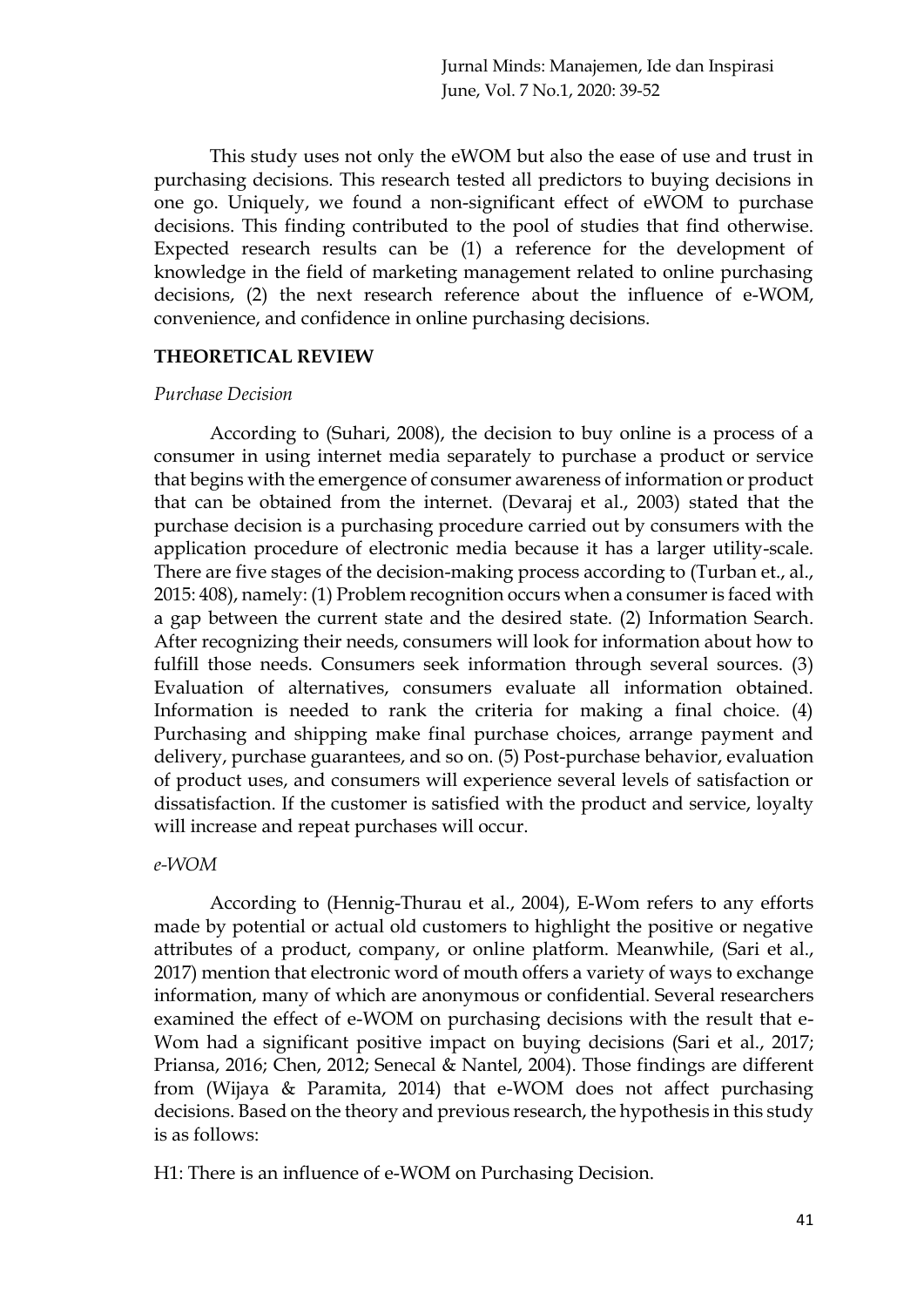### *Ease of Use*

Turban et al. (2010: 18) states that the success of ease of use can affect the confidence of users of information systems that information systems are easy to understand, more flexible, and easy to operate, such as ease of use characteristics. Meanwhile, according to (Davis, 1989), ease of use is the level where someone believes that the use of specific systems can reduce one's efforts in doing or doing something. According to (Monisa, 2013), ease of use is a level of someone believing that the use of technology only requires a little effort. Ease means having no difficulty or does not need hard effort when using technology. The ease of use of this technology refers to the individual belief that information technology systems can facilitate their activities without much effort. Some researchers examine the effect of convenience on purchasing decisions with the result that ease affects purchasing decisions (Ardyanto et al., 2015; Suhardi & Taufik, 2018; Pratama et al., 2019). Based on the theory and previous research, the hypothesis in this study is as follows:

H2: There is an influence of Ease on Purchasing Decision.

#### *Trust*

According to Sumarwan (2014: 165), consumer trust is consumer knowledge about an object, its attributes, and its benefits. According to Mowen and Minor (2002: 322), customer trust is all knowledge owned by customers and all decisions made by customers about the object, attributes, and benefits of a product or service. Meanwhile, according to (Moorman et al., 1992), trust is the availability of a person to depend on other parties involved in the exchange because he believes in that party, belief is a general expectation that someone has that comes from another party that is said to be reliable. Trust is trust in partner relationships. Furthermore, according to (McKnight et al., 2002), it represents consumer confidence in good intentions, integrity, and ability of sellers in a situation, the willingness of consumers to accept any risk and the willingness of consumers to provide information about themselves when conducting transactions through internet media. Several research results reveal that trust has a significant positive effect on consumer purchasing decisions (Chin et al., 2009; Sfenrianto et al., 2018; Kore et al., 2018) while according to (Wardoyo & Andini, 2017) trust does not affect purchasing decisions. Based on these theories, the hypothesis in this study is as follows:

H3: There is an influence of trust on the purchase decision.

# **METHODOLOGY**

# *Research design*

This type of research design is conclusive research. This study aims to test the hypothesis and the causal relationship between e-WOM variables, ease, and trust in purchasing decisions: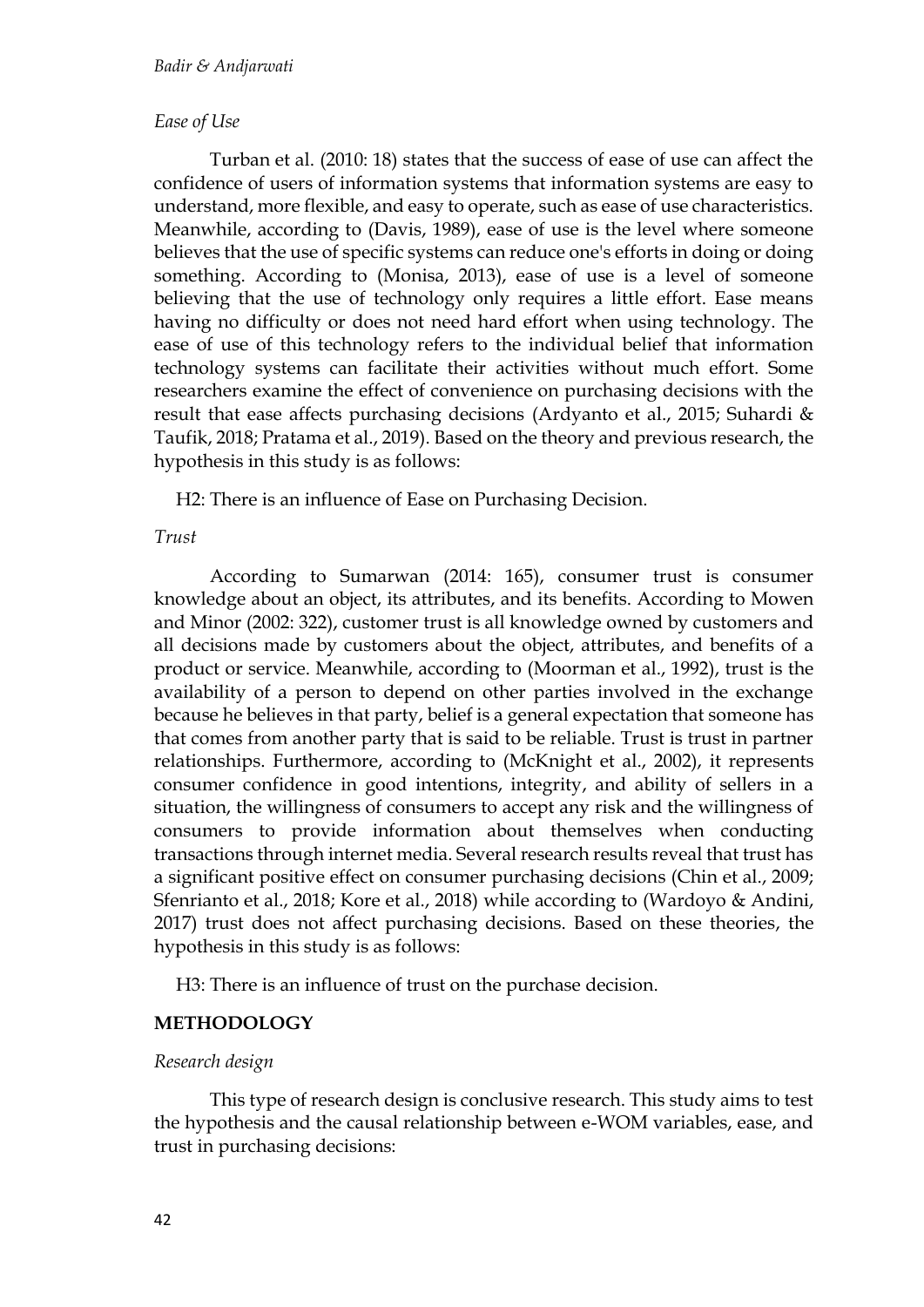

Figure 1. Research design

*Operational definition*

The following is the operational definition table used in this study and contains variables, indicators, and items.

| Variable | Indicator     | <b>Item</b>                                                                                 |  |  |  |  |
|----------|---------------|---------------------------------------------------------------------------------------------|--|--|--|--|
| eWOM     | eWOM Quality  | I feel the review on the Tokopedia<br>application is clear                                  |  |  |  |  |
|          |               | I find the reviews on the Tokopedia<br>application easy to understand                       |  |  |  |  |
|          |               | I find the reviews on the Tokopedia<br>application very helpful                             |  |  |  |  |
|          |               | I feel that reviews on the Tokopedia<br>application are trustworthy                         |  |  |  |  |
|          |               | I feel that reviews on the Tokopedia<br>application have reasons that support<br>my opinion |  |  |  |  |
|          | eWOM Quantity | The number of reviews on the Tokopedia<br>application shows that the product is<br>popular. |  |  |  |  |
|          |               | The number of reviews on the Tokopedia<br>app shows that the product has good<br>sales.     |  |  |  |  |

Table 1. Variables, Indicators, and Items.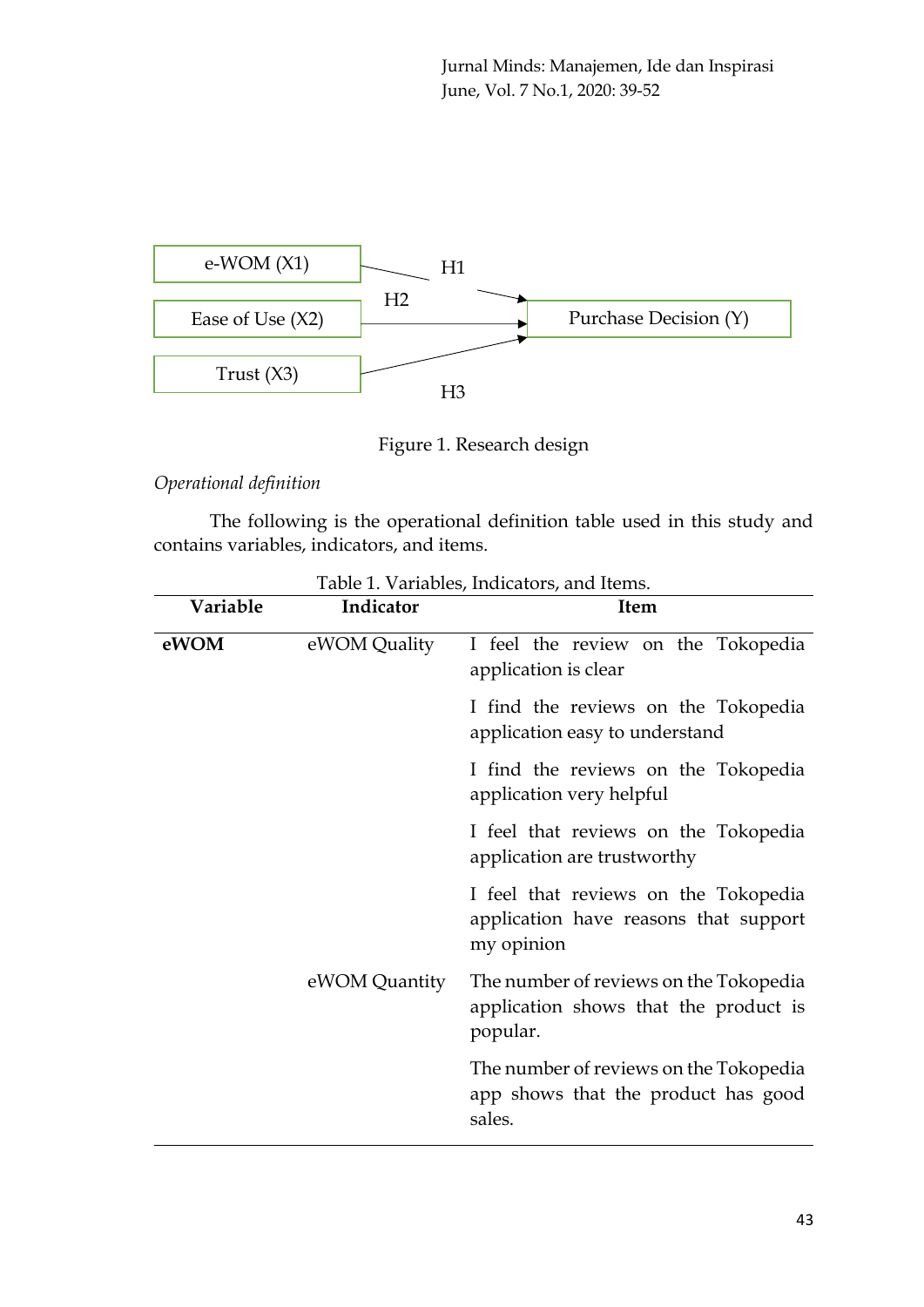| Variable    | Indicator                                     | <b>Item</b>                                                                                                                     |  |  |  |
|-------------|-----------------------------------------------|---------------------------------------------------------------------------------------------------------------------------------|--|--|--|
|             |                                               | Product ratings on the Tokopedia<br>application show that the product is<br>popular.                                            |  |  |  |
|             | Sender Expertise                              | Product<br>recommendations<br>the<br><sub>on</sub><br>Tokopedia application conclude that the<br>product has a good reputation. |  |  |  |
|             |                                               | Someone who provides reviews on the<br>Tokopedia<br>application<br>1S<br>knowledgeable.                                         |  |  |  |
|             |                                               | Someone who gives reviews on the<br>Tokopedia app has good judgment skills.                                                     |  |  |  |
|             |                                               | Someone who gives reviews on the<br>Tokopedia application is someone who is<br>experienced in their field.                      |  |  |  |
| Ease of use | Clear and<br>understandable                   | The system on the Tokopedia application<br>is clear.                                                                            |  |  |  |
|             |                                               | The Tokopedia application system is<br>easy to understand.                                                                      |  |  |  |
|             |                                               | Easy Tokopedia application Tokopedia<br>application is easy to learn.                                                           |  |  |  |
|             | Does not require<br>a lot of mental<br>effort | The system at Tokopedia doesn't require<br>much effort.                                                                         |  |  |  |
|             |                                               | The Tokopedia application system is<br>easily accessible.                                                                       |  |  |  |
|             | Ease of use                                   | I find the Tokopedia application easy to<br>use.                                                                                |  |  |  |
| Trust       | Benevolence                                   | Promises made by Tokopedia can be<br>trusted.                                                                                   |  |  |  |
|             |                                               | Tokopedia honesty no doubt.                                                                                                     |  |  |  |
|             |                                               | Tokopedia keeps the promises they<br>make.                                                                                      |  |  |  |
|             | Integrity                                     | Tokopedia prioritizes quality service to<br>consumers.                                                                          |  |  |  |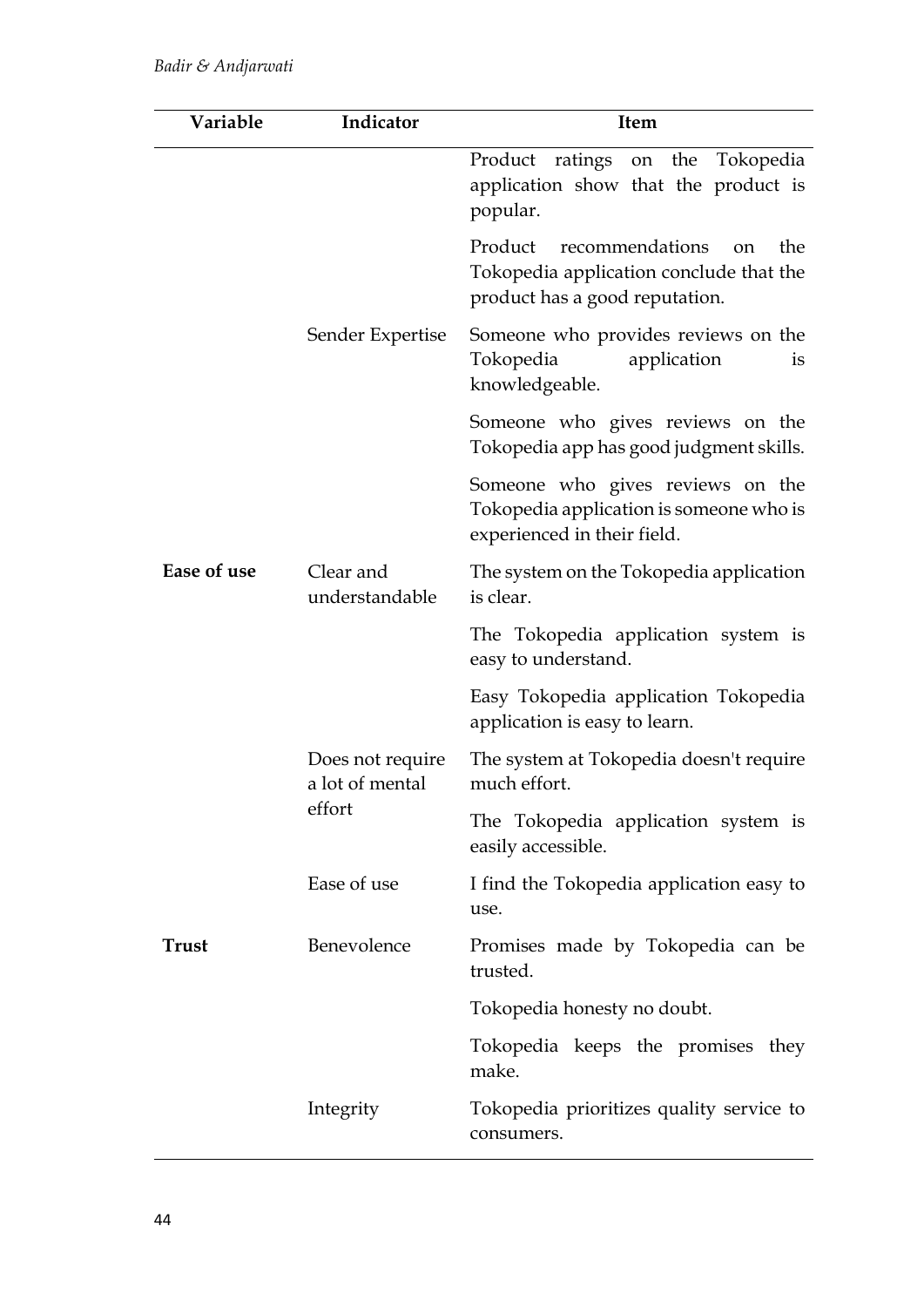| Variable             | Indicator              | <b>Item</b>                                                                                          |  |  |
|----------------------|------------------------|------------------------------------------------------------------------------------------------------|--|--|
|                      |                        | Tokopedia creates mutually beneficial<br>relationships with its customers.                           |  |  |
|                      |                        | Tokopedia<br>prioritizes<br>customer<br>satisfaction.                                                |  |  |
|                      | Ability                | Tokopedia has a good ability to secure<br>transactions.                                              |  |  |
| Purchase<br>decision | Information<br>Quality | The Tokopedia application provides<br>excellent information about the items I<br>want to buy.        |  |  |
|                      |                        | Overall, the Tokopedia application<br>provides useful information.                                   |  |  |
|                      |                        | The Tokopedia application provides<br>enough information when a user tries to<br>make a transaction. |  |  |
|                      | Security               | Tokopedia implements<br>security<br>measures to protect users.                                       |  |  |
|                      |                        | Feel safe with an electronic payment<br>system using the Tokopedia application.                      |  |  |
|                      |                        | Feel safe in making transactions on the<br>Tokopedia application.                                    |  |  |
|                      | <b>Benefits</b>        | Using the Tokopedia application is<br>convenient.                                                    |  |  |

Source: data processed by researchers, 2020.

# *Sample*

The population in this study is users of Tokopedia application with the following criteria: (1) 18 to 25 years in age. (2) made purchases in Tokopedia within the last one month. (3) Users of e mobile applications. The sample size used as many as 200 respondents by market testing studies. The sampling technique used in this study is non-probability sampling by relying on judgmental sampling. The flow of questionnaires online distribution: (1) Researchers make online questionnaires through Google form. (2) Researchers get a link that contains an online survey through Facebook, Instagram, Twitter, and WhatsApp. (3) The researcher selects respondents who have criteria as determined by the researcher. (4) Respondents who possess the appropriate measures will be given a link to answer the questionnaire. (5) Respondents are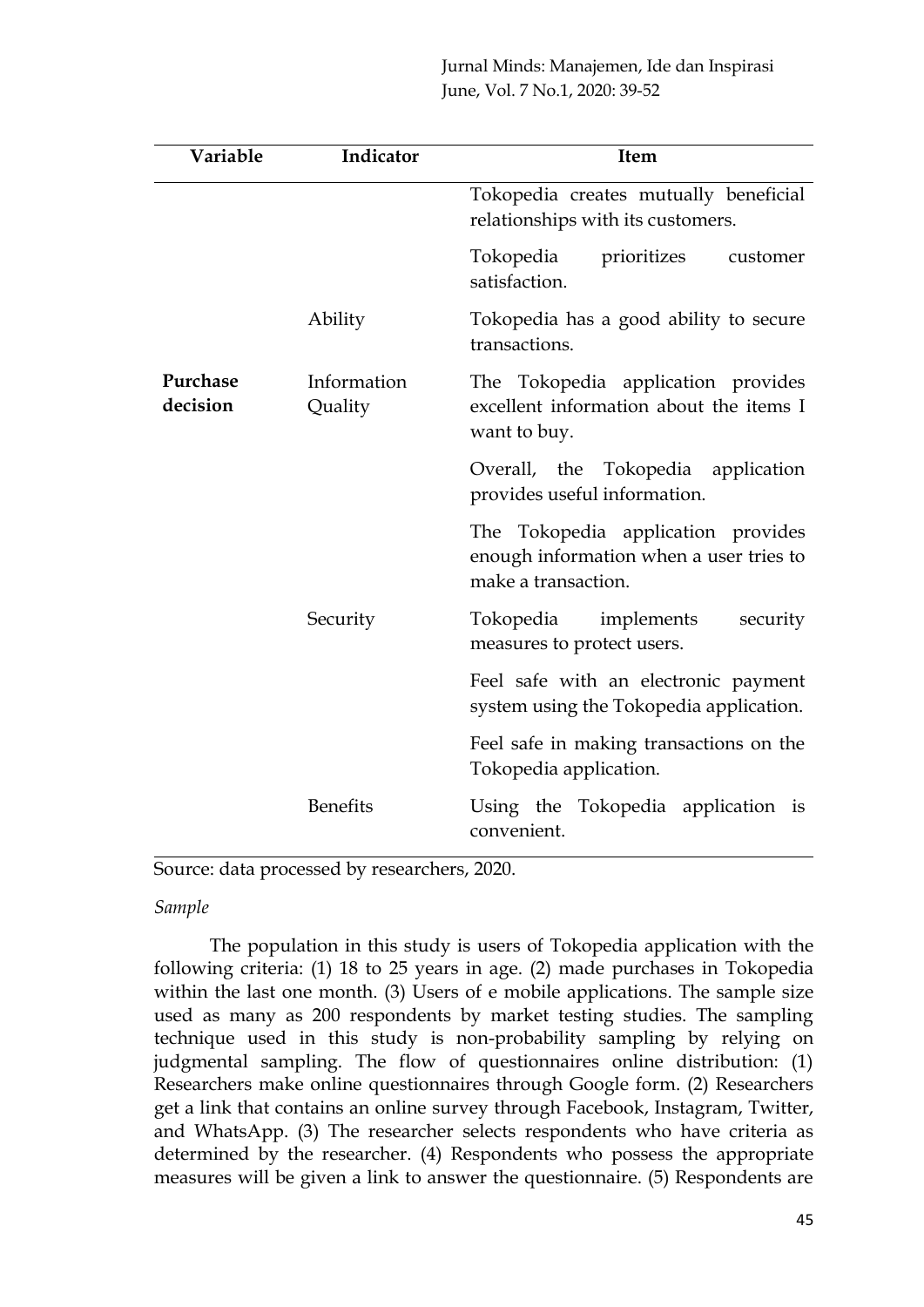asked to identify other respondents. (6) The results of the respondents' answers are included in the response column in the researcher's email. (7) If the number of respondents meets the requirements, the next step of the researcher is to analyze and process data from the respondent's response. Data analysis techniques in this study using multiple regression analysis and t-test using SPSS 23 software.

# **RESULTS**

The results of this study were conducted by distributing questionnaires online to respondents who are Tokopedia application users and made a purchase once in the past month. Respondents dominated respondents in this study with an age range of 22-25 years who were students because they are more attached to technology and digitally-literate.

*Classic assumption test*

| Table 2. Classical Assumption Test Results |                                  |                                                                                                                                                         |                                                                                                                            |  |
|--------------------------------------------|----------------------------------|---------------------------------------------------------------------------------------------------------------------------------------------------------|----------------------------------------------------------------------------------------------------------------------------|--|
| No.                                        | Classical<br><b>Result</b>       |                                                                                                                                                         | Conclusion                                                                                                                 |  |
|                                            | <b>Assumptions</b>               |                                                                                                                                                         |                                                                                                                            |  |
| 1.                                         | Normality test                   | The results of the<br>Kolmogorov-Smirnov<br>test (K-S) have a normal<br>distribution because the<br>significance value $\geq 0.05$<br>is equal to 0.200 | Regression models<br>fulfill the<br>assumption of<br>normality.                                                            |  |
| 2.                                         | Multicollinearity<br><b>Test</b> | Tolerance values in all<br>tables are higher than<br>0.10, and for VIF values<br>for all variables $\leq 10$ .                                          | The model does<br>not occur<br>intolerance<br>between<br>independent<br>variables, or there<br>is no<br>multicollinearity. |  |
| 3.                                         | Heteroscedasticity<br>Test       | Significance value on<br>each variable with a<br>residual more than 0.05                                                                                | N <sub>o</sub><br>heteroscedasticity<br>problems occur in<br>the model.                                                    |  |

Source: SPSS 23 output, processed by researchers

Based on the table, this study has been supplemented with a classic assumption test, which then the researchers conducted a multiple linear regression analysis to determine the effect of e-WOM, convenience, and confidence in purchasing decisions.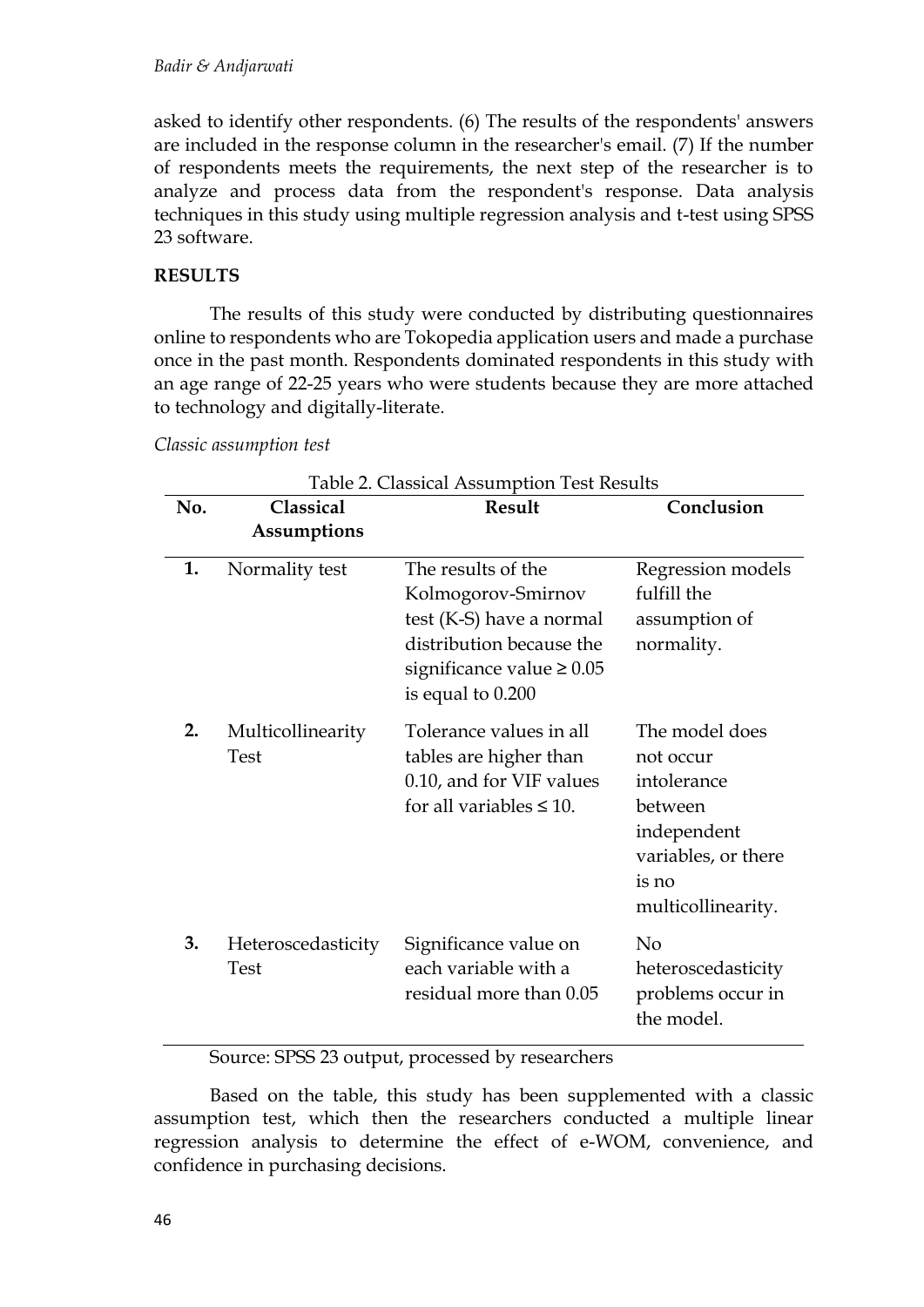*Multiple Linear Regression Analysis*

| Table 3. Result of Multiple Linear Regression Analysis |  |  |  |
|--------------------------------------------------------|--|--|--|
| <b>Unstandardized Coefficients (B)</b><br>Variable     |  |  |  |
| 10.598                                                 |  |  |  |
| 0.024                                                  |  |  |  |
| 0.451                                                  |  |  |  |
| 0.256                                                  |  |  |  |
|                                                        |  |  |  |

Source: Processed Data of SPSS 23, 2020

 $Y = 10,598 + 0,024X1 + 0,451X2 + 0,256X3$  (1)

Where:

Y = Estimated value of the purchase decision variable

X1 = value of e-WOM variable

X2 = Value of convenience variable

 $X3$  = value of the trust variable

Based on the table above, it can be seen the constant value in the multiple linear regression equation of 10.598, so if you do not use the e-WOM variable, convenience, and trust, then the purchase decision still occurs in Tokopedia of 10.598. The positive meaning of the constant value is that purchasing decisions on Tokopedia always happen even though consumers do not read or receive e-WOM, do not feel convenience, or do not have trust. (1) The positive meaning shows that e-WOM (X1) and purchasing decisions have a direct relationship, so the better e-WOM given by Tokopedia users will strengthen the purchase decision. (2) Positive meaning shows that ease (X2) and purchasing decisions have a direct relationship, so that the more convenience when using Tokopedia, it will strengthen the purchase decision. (3) The positive meaning shows that trust (X3) and purchasing decisions have a direct relationship, so the better the trust given by Tokopedia, the stronger the buying decision.

# *Hypothesis Test*

| Table 4. Summary of Statistical Findings |                |         |         |       |            |
|------------------------------------------|----------------|---------|---------|-------|------------|
| Variable                                 | $\mathbb{R}^2$ | t-value | t-table | Sig.  | Hypothesis |
| eWOM                                     |                | 0.372   |         | 0.711 | Rejected   |
| Ease of Use                              | 0.299          | 5.891   | 1.65    | 0.000 | Accepted   |
| Trust                                    |                | 4.141   |         | 0.000 | Accepted   |

Source: Processed Data of SPSS 23, 2020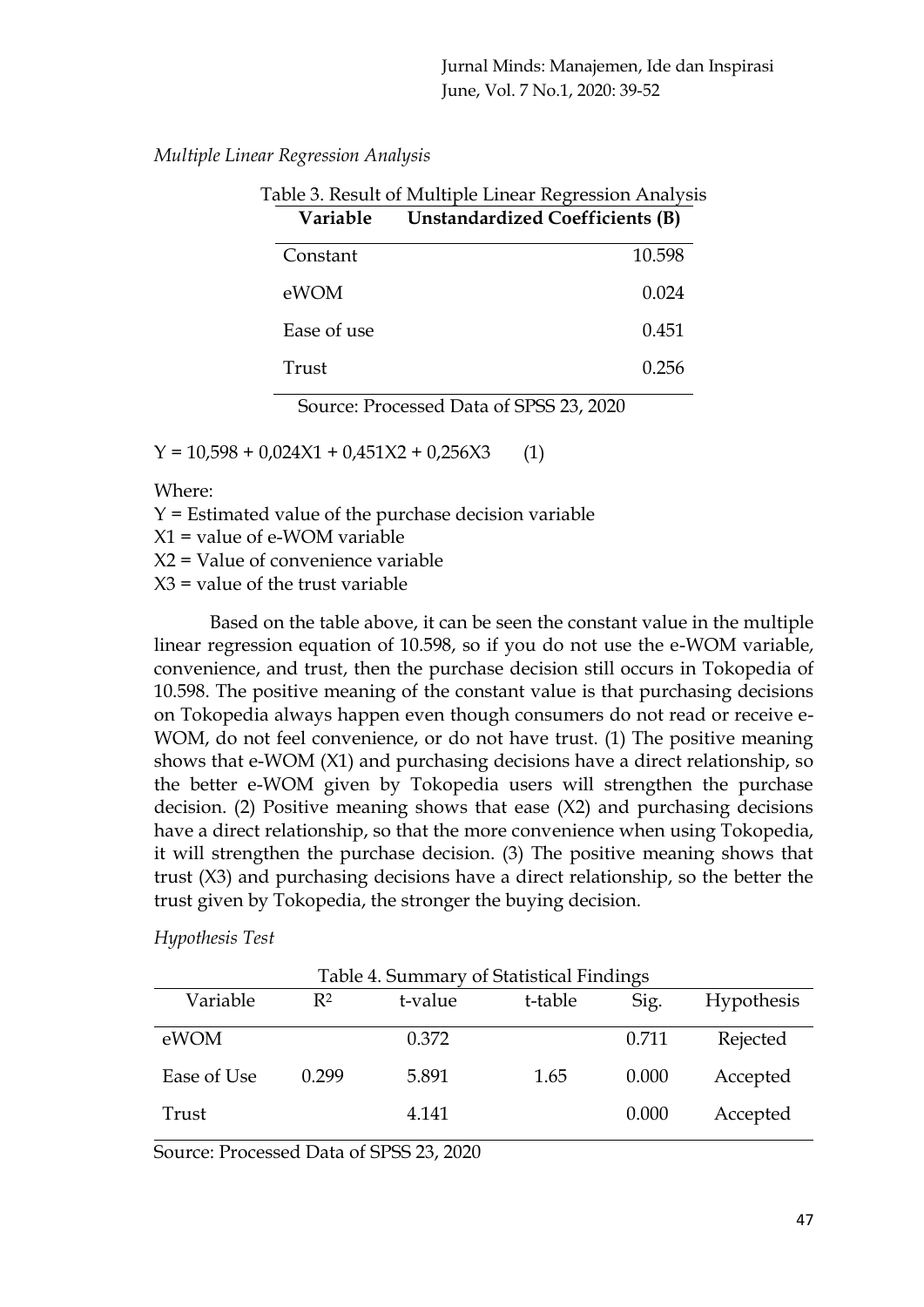Based on table 4, it can be seen that the contribution value or adjusted  $\mathbb{R}^2$ value for the independent variable is e-WOM, ease of use, and trust of the dependent variable, namely purchasing decisions (Y) of 0.299 or 30%. This means that e-WOM, convenience, and trust have a portion of influence on purchasing decisions by 30%. In contrast, the rest is influenced by other variables not included in the linear regression model.

Based on the table, the significance value of 0.711> 0.05. Then it is concluded that H0 is accepted, and H1 is rejected. It can be rejected because the e-WOM variable (X1) does not have a significant effect on purchasing decisions (Y). Significance value of 0,000 <0.05. Then it is concluded that H0 is rejected, and H1 is accepted, so it can be considered an easy variable (X2), which does not have a significant influence on purchasing decisions (Y). T-count of X1 4.141> t-table 1.65 and the significance value of 0.000 <0.05. Then it is concluded that H0 is rejected, and H1 is accepted, so it can be explained that the trust variable (X3) has a significant influence on purchasing decisions (Y).

# **DISCUSSION**

# *Effect of e-WOM on purchasing decisions*

The results showed that there was no significant effect of e-WOM on purchasing decisions due to the t-value of the e-WOM variable <table. This indicates that e-WOM provided by other users does not influence the purchase decision. This finding contradicts Zhang, J.Q., Craciun, G., & Shin, D (2010) that when an exchange of information via e-WOM, consumers will evaluate the product and decide to buy.

The results of this study support research conducted by Wijaya and Paramita (2014) with differences in the study population, research locations and research objects, and the similarity of respondents who dominate the respondents with the student profession. However, this study does not support previous studies conducted by Virenabia and Farah (2018), where there are differences in the study population, research location, and research object. This study also does not support previous studies conducted by Priansa Donni (2016), where there are differences in population and purpose of research.

The results of this study support the theory of Lin et al. (2013) online buyers who tend to wait for e-WOM provided by other users to give an overview of the experience that has been done. This is consistent with items obtained with an average yield of 3.61. Respondents in this study were dominated by respondents with an age range of 22-25 years as many as 47% included in generation Z, the characteristics of generation Z are strictly related to technology that makes them take information from digital media in their daily lives. But besides making the shopping experience of others as a reference for generation Z, the majority of which are still in education, certainly pay more attention to other factors to make purchases such as price, promotion, and quality of service.

The reviews of Tokopedia customers do not represent the complete products/services received. Not all buyers give a review, and not all senders send pictures, so the report is considered less informative. This facts result in eWOM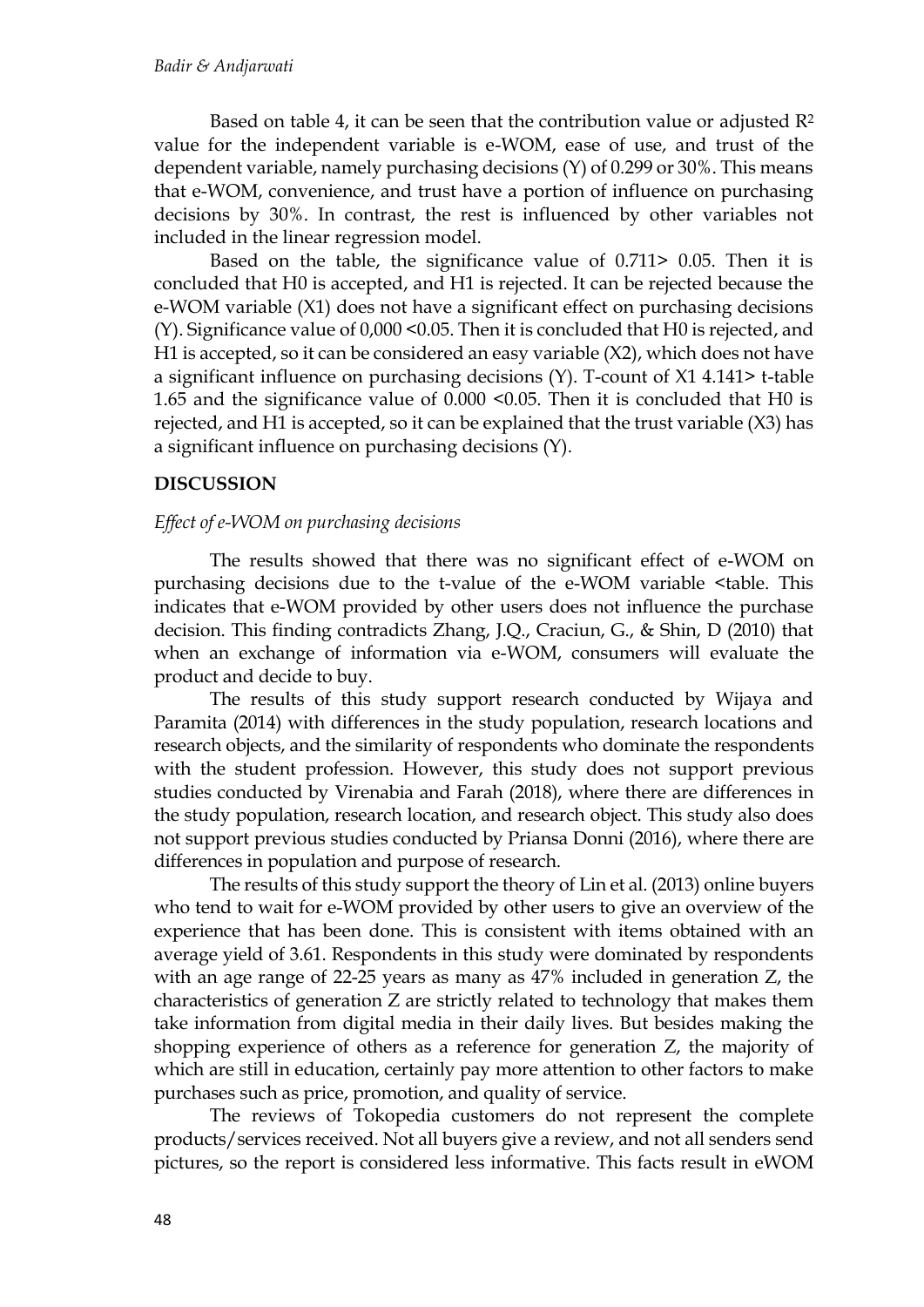does not significantly influence the purchase decision on the Tokopedia application.

# *Effect of Ease on purchasing decisions*

The results showed that there was a significant effect of ease on purchasing decisions. This explains when a system is more straightforward, it will encourage buying decisions, as it is more convenient to use. So this proves the theory put forward by Gefen (2002) that information technology or website is determined by the perceived benefits of users, ease of use.

The results of this study support the research conducted by Ardyanto (2015); Pratama, R. I., Megadini, D. D., & Kusriandini, T. (2019); Benito Aditiya. (2002) with differences in locations and the number of research samples, research objects. Tokopedia provides an interface feature that makes it easy for users to communicate with sellers or fellow users.

The insignificant effect of e-WOM's on purchasing decisions can also be decided by the rejection of the information received. According to Huang et al. (2012), the influence of eWOM is different from Word of Mouth (WOM) because using online media causes the informers and recipients of information not to meet each other. The interaction is limited to writing comments, from one or several informants. The credibility of some of the informants cannot be approved. This logics could provide the reasonings of the insignificant finding.

# *Effect of Trust on purchasing decisions*

The results showed that there was a significant influence on trust in purchasing decisions. This means that if user confidence increases, it will drive purchasing decisions. One of the factors that influence purchasing decisions is trust, so this proves the theory put forward by Turban et. Al. That there are three factors that consumer trust can influence purchasing decisions, namely trust in internet traders, trust in the internet as a shopping channel, and believe in the environment business and regulations. So, if the user feels in these three factors, a purchase decision will occur.

The result of this study was in line with Ardyanto et al. (2015), Sfenrianto et. Al (2018), Kore et al. (2018), and Suhardi (2018) with differences in research objects, research locations, and the number of research samples. However, this study was against Wardoyo and Intan (2017). Trust in this study was measured using three indicators, namely integrity, kindness, and ability. Based on the results of the analysis and discussion of this study it can be concluded that of the three independent variables there is one variable that has no significant effect on purchasing decisions, namely the e-WOM variable. Whereas the other two variables namely ease of use and trust have a significant influence on purchasing decisions. Of the two variables that have a significant influence, the ease of use variable has a stronger influence than the trust variable, this implies that users in the current era prefer convenience in daily life because it is more effective and efficient than trusting something.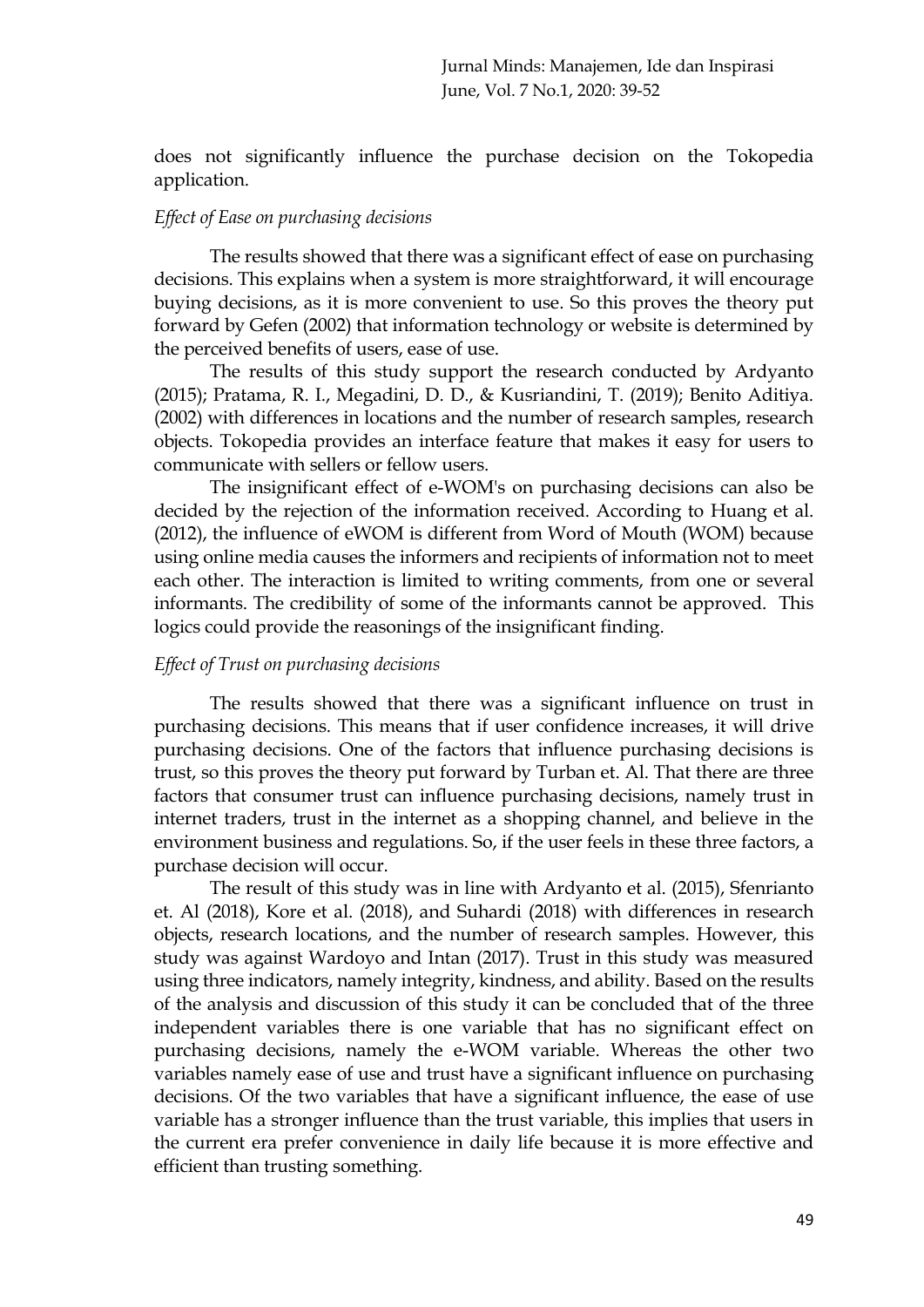### **FURTHER STUDY**

This study has several weaknesses, namely: (1) This study does not provide an open questionnaire related to e-WOM, ease of use, and trust so that the discussion about them is not in-depth. (2) Researchers are less precise in determining respondents at the beginning of the study, namely students, so the impact on this study will be on the students. Based on the weaknesses of this study, there are several things suggested for further researchers, namely: (1) Deepening statements related to e-WOM, ease of use, and trust so that the discussion can be explained in detail. (2) The next researchers are expected to be more careful in determining the respondent at the beginning.

# **REFERENCES**

- Aldo Fenalosa. (2019). 5 Gambaran Industri E-Commerce Indonesia di Tahun 2019. http://iprice.co.id
- Anggraeni, P., & Madiawati, P. N. (2016). Pengaruh Kepercayaan dan Kualitas Informasi Terhadap Pembelian Secara Online Pada Situs WWW.TRAVELOKA.COM. E-Proceeding of Management:, 3(2), 1880–1887.
- Ardyanto, D. (2015). Pengaruh Kemudahan Dan Kepercayaan Menggunakan E-Commerce Terhadap Keputusan Pembelian Online (Survei Pada Konsumen www.petersaysdenim.com). Jurnal Administrasi Bisnis S1 Universitas Brawijaya, 22(1), 1–8.
- Benito Aditiya. (2002). Analisis Pengaruh Kepercayaan, Kemudahan, dan Kualitas informasi Terhadap Keputusan Pembelian Secara Online di KASKUS.
- Chen, H. (2012). The Impact Of Comments And Recommendation System On Online Shopper Buying Behaviour. Journal of Networks, 7(2), 345–350.
- Cheung, C. M. K., Lee, M. K. O., & Thadani, D. R. (2009). The impact of positive electronic word-of-mouth on consumer online purchasing decisions. Lecture Notes in Computer Science (Including Subseries Lecture Notes in Artificial Intelligence and Lecture Notes in Bioinformatics), 5736 LNAI, 501–510.
- Chin, A. J., Wafa, S. A. W. S. K., & Ooi, A.-Y. (2009). The Effect of Internet Trust and Social Influence towards Willingness to Purchase Online in Labuan, Malaysia. International Business Research, 2(2), 72–81.
- Corritore, C. L., Kracher, B., & Wiedenbeck, S. (2003). On-line trust: Concepts, evolving themes, a model. International Journal of Human Computer Studies, 58(6), 737–758.
- Davis, F. D. (1989). Perceived Usefulness, Perceived Ease of Use, and User Acceptance of Information Technology. Management Information Systems Research Center, University of Minnesota, 13(3), 319–340.
- Devaraj, S., Fan, M., & Kohli, R. (2003). E-loyalty: elusive ideal or competitive edge? Communications of the ACM, 46(9), 184.
- Dr. John Eaton. (2006). E-WORD OF MOUTH Marketing. 5, 1–7.
- Gefen, D. (2002). Customer Loyalty in E-Commerce. Journal of the Association for Information Systems, 3(1), 27–53.
- Hennig-Thurau, T., Gwinner, K. P., Walsh, G., & Gremler, D. D. (2004). Electronic word-of-mouth via consumer-opinion platforms: What motivates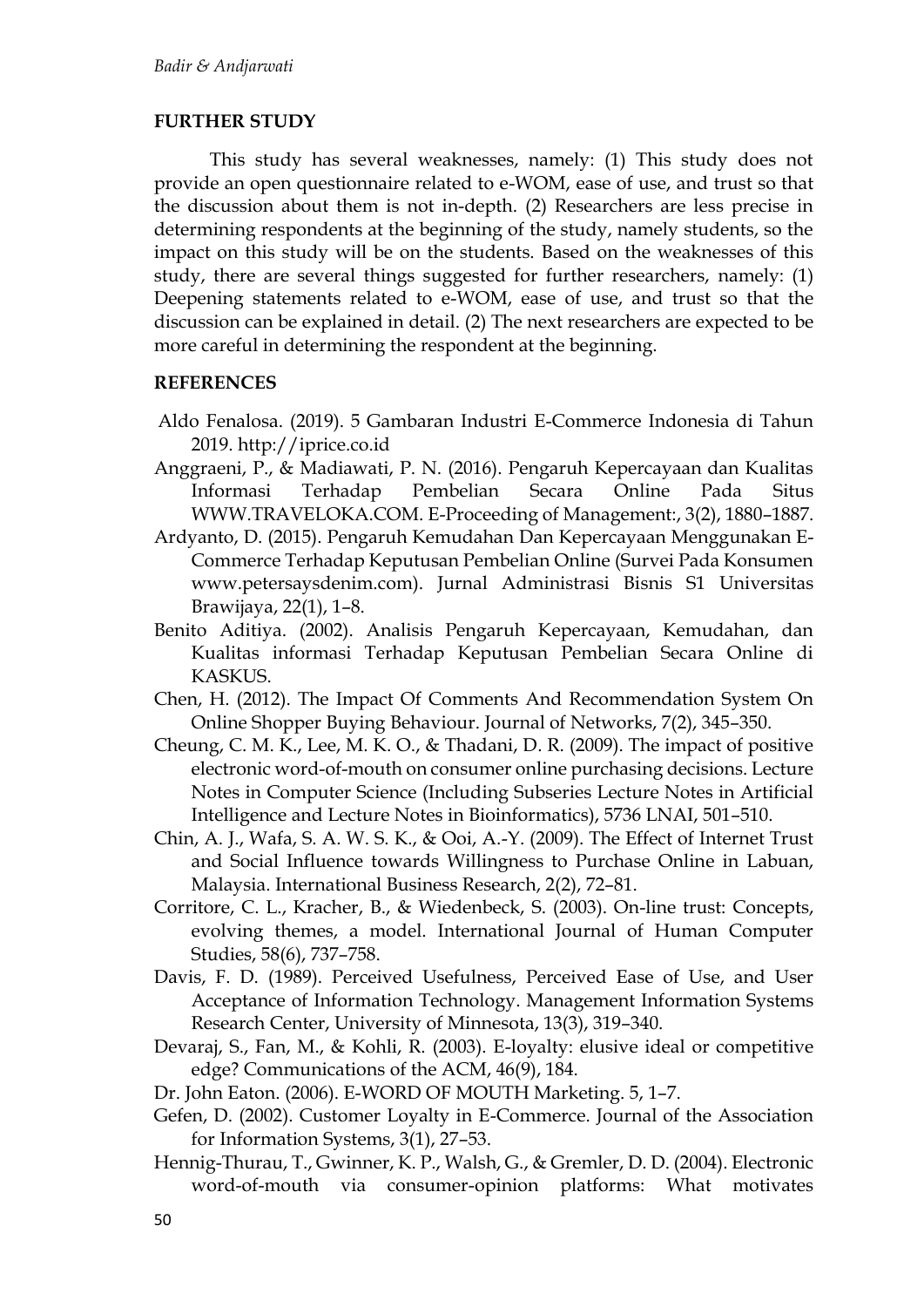consumers to articulate themselves on the internet? Journal of Interactive Marketing, 18(1), 38–52.

- Kim, D. J., Ferrin, D. L., & Rao, H. R. (2008). A trust-based consumer decisionmaking model in electronic commerce: The role of trust, perceived risk, and their antecedents. Decision Support Systems, 44(2), 544–564.
- Kore, E. L. R., Lamalewa, F., & Mulyaningsih, A. (2018). The influence of promotion, trust, and convenience to online purchase decisions. International Journal of Mechanical Engineering and Technology, 9(10), 77– 83.
- Kotler, Philip & Keller Kevin Lane. 2009. Manajemen Pemasaran Edisi Ketiga Belas Jilid 1 dan Jilid 2. Erlangga.
- Lin, C., Wu, Y.-S., & Chen, J.-C. V. (2013). Electronic Word-of-Mouth: The Moderating Roles of Product Involvement and Brand Image. Proceedings of 2013 International Conference on Technology Innovation and Industrial Management, 29–47.
- Mahkota, A. P., Suyadi, L., Riyadi. (2014). Pengaruh Kepercayaan dan Kenyamanan Terhadap Keputusan Pembelian Online. Administrasi Bisnis. Vol. 8(2): hal. 1-7.
- Malhotra, K. Naresh. 2009. Riset Pemasaran Pendekatan Terapan Edisi Keempat Jilid 1. Jakarta: PT Indeks.
- Martina Monisa. (2013). Persepsi Kemudahan Dan Kegunaan Opac Perpustakaan Unair. Universitas Airlangga, 2(1), 1–6.
- Mayer, R. C., Davis, J. H., & Schoorman, F. D. (1995). Model of Trust Theory. The Academy of Management Review, 20(3), 709–734.
- McKnight, D. H., Choudhury, V., & Kacmar, C. (2002). Developing and validating trust measures for e-commerce: An integrative typology. Information Systems Research, 13(3), 334–359.
- Moorman, C., Zaltman, G., & Deshpande, R. (1992). Relationships between Providers and Users of Market Research: The Dynamics of Trust within and between Organizations. Journal of Marketing Research, 29(3), 314.
- Park, D. H., & Kim, S. (2008). The effects of consumer knowledge on message processing of electronic word-of-mouth via online consumer reviews. Electronic Commerce Research and Applications, 7(4), 399–410. https://doi.org/10.1016/j.elerap.2007.12.001.
- Pratama, R. I., Megadini, D. D., & Kusriandini, T. (2019). Effect of Perceived Ease of Use, Word-of-Mouth Communication, and Brand Image on Decision to Use Lazada E-Commerce Services. International Journal of Multicultural and Multireligious Understanding, 6(1), 173.
- Priansa, D. J. (2016). Pengaruh E-Wom dan Persepsi Nilai terhadap Keputusan Konsumen untuk Berbelanja Online di Lazada. Jurnal Ecodemica: Jurnal Ekonomi, Manajemen, Dan Bisnis, 4(1), 117–124.
- Puntoadi, Danis, 2011. Menciptakan Penjualan Melalui Social Media, PT Elex Komputindo, Jakarta.
- Pusparisa, Y. (2019). 96% Pengguna Internet di Indonesia Pernah Menggunakan E-commerce.